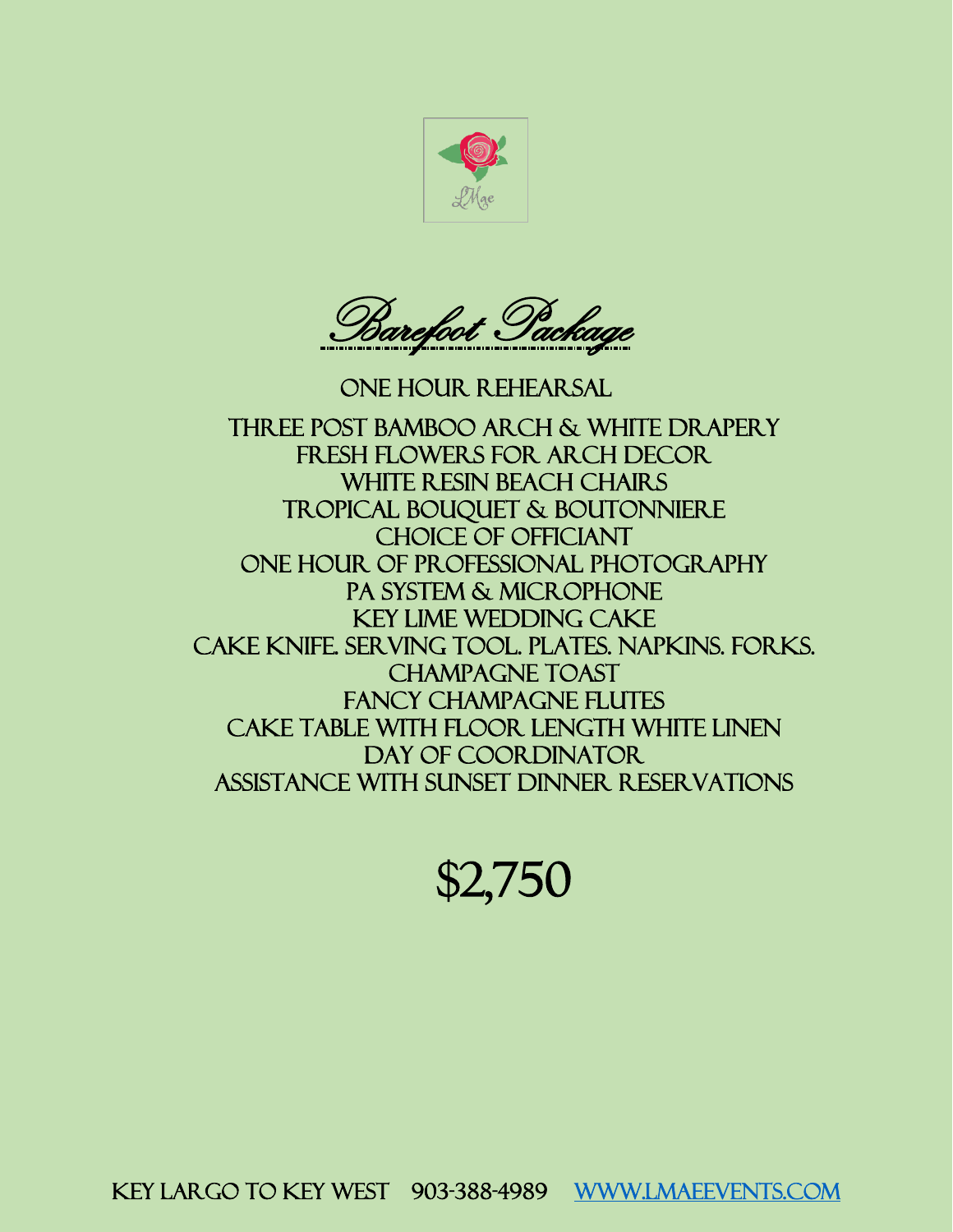

Lighthouse Package

One hour rehearsal Choice of arch: Three post bamboo, driftwood, geometric White resin or bamboo beach chairs TIKI TORCHES (8) Bamboo aisle runner Tropical bridal bouquet & Boutonniere Fresh flowers for aisle chairs & Arch Choice of officiant Key lime wedding cake or personalized cookies Cake table with floor length white linen Cake knife. Serving tool. Plates. Napkins. Forks. One hour of professional photography PA SYSTEM & MICROPHONE Champagne toast with fancy champagne flutes DAY OF COORDINATOR Assistance with sunset dinner reservations

## \$3,300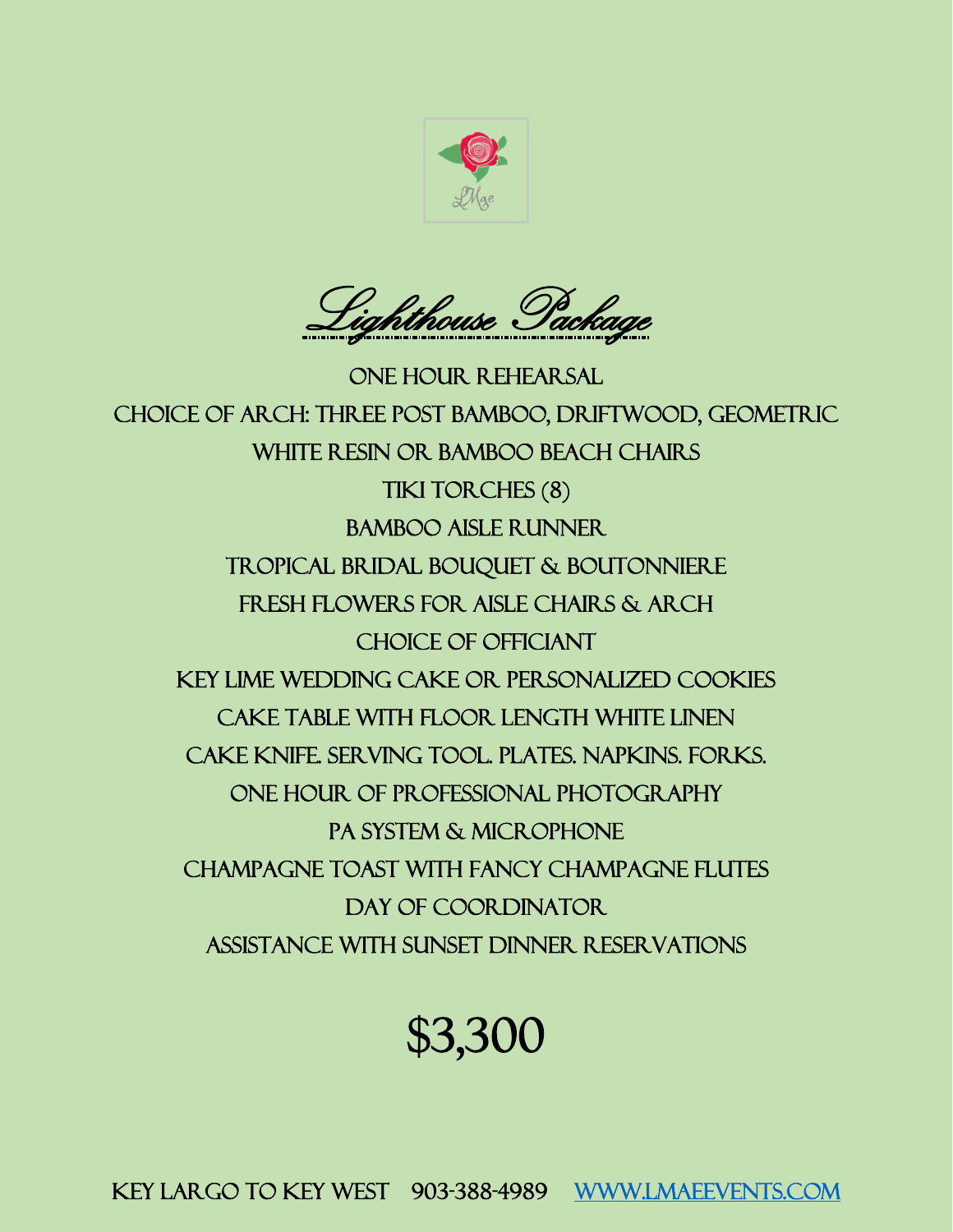

Island Package

One hour of rehearsal Choice of arch: three or four post bamboo, driftwood, geo white resin chairs, chiavari, or bamboo beach chairs tiki torches (8) bamboo aisle runner or rose petal aisle large bridal bouquet & boutonniere fresh flowers for aisle chairs, arch, & cake live vocalist or pa system with microphone for ceremony choice of officiant one hour of professional photography wedding cake : Key lime, almond, vanilla, or chocolate cake table with floor length linen cocktail tables with floor length linens (3) cake knife. Serving tool. Napkins. Plates. Forks. Chilled champagne & fancy champagne flutes Lite apps: shrimp cocktail, ceviche, caprese skewers Food table with floor length linen DAY OF COORDINATOR. Assiatance with sunset dinner reservations

## \$4,950